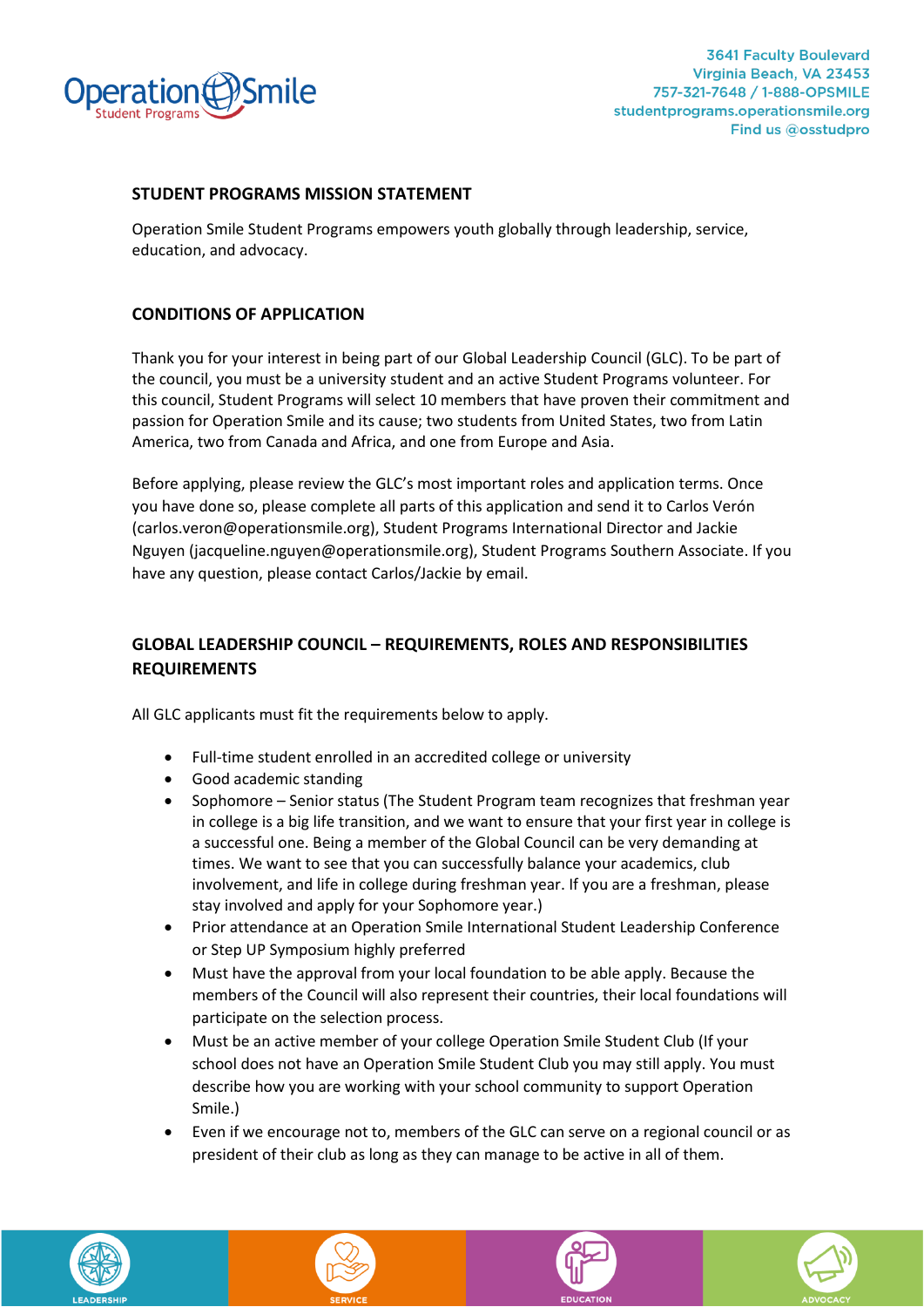

## **ROLES AND RESPONSIBILITIES**

Please read the following terms regarding GLC roles and responsibilities.

- The GLC will be the primary support of Student Programs to create new initiatives and opportunities for all students around the world. The GLC will serve as a team of advisors for other student councils around the world.
- Develop and maintain relationships with all regional councils, clubs, schools, and student volunteers.
- GLC members must work at local, national, and international levels. Regular contact with Student Programs team, their local foundations, regional councils, schools and student volunteers by phone calls, emails, and social media is essential.
- Additional tasks will be assigned as necessary which may be face to face contact, phone calls, or through a social media network.
- GLC members help to promote international/national awareness and fundraising campaigns as launched by Operation Smile.
- GLC members will be asked to help facilitate the Step UP University Symposium. This will include advanced planning, attendance if available, and follow up with participants after the symposium.
- GLC members will be assigned to create campaigns, initiatives, and opportunities for students throughout the year.

### **GENERAL EXPECTATIONS**

- GLC members are selected to be part of the council because they have shown dedication to Operation Smile's mission and leadership among their peers. Everyone on the GLC is expected to bring his or her ideas, enthusiasm, and compassion to the group.
- All members are expected to be heavily involved in all GLC initiatives and be proactive in developing means for the advancement of Student Programs.
- Meeting the above responsibilities is vital to the success of the GLC; failure to do so is grounds for dismissal.

### **TERM LIMITS AND EVALUATIONS**

- A one-year term limit applies to all members. A member may re-apply for subsequent terms.
- Additionally, Student Programs staff is aware of the volatility of college schedules. If necessary, a member may resign or take a leave of absence at any time from the GLC.
- Subsequent terms thereafter can be discussed on a case-by-case basis.
- A mid-year assessment in January will conducted by a Student Programs staff member. If any member has notable deficiencies in participation or involvement, they will be placed on an improvement plan. The Student Programs associate will work with the GLC member. to create a plan to help the member improve with their responsibilities.
- If the member does not improve, he or she may be asked to resign from the council.







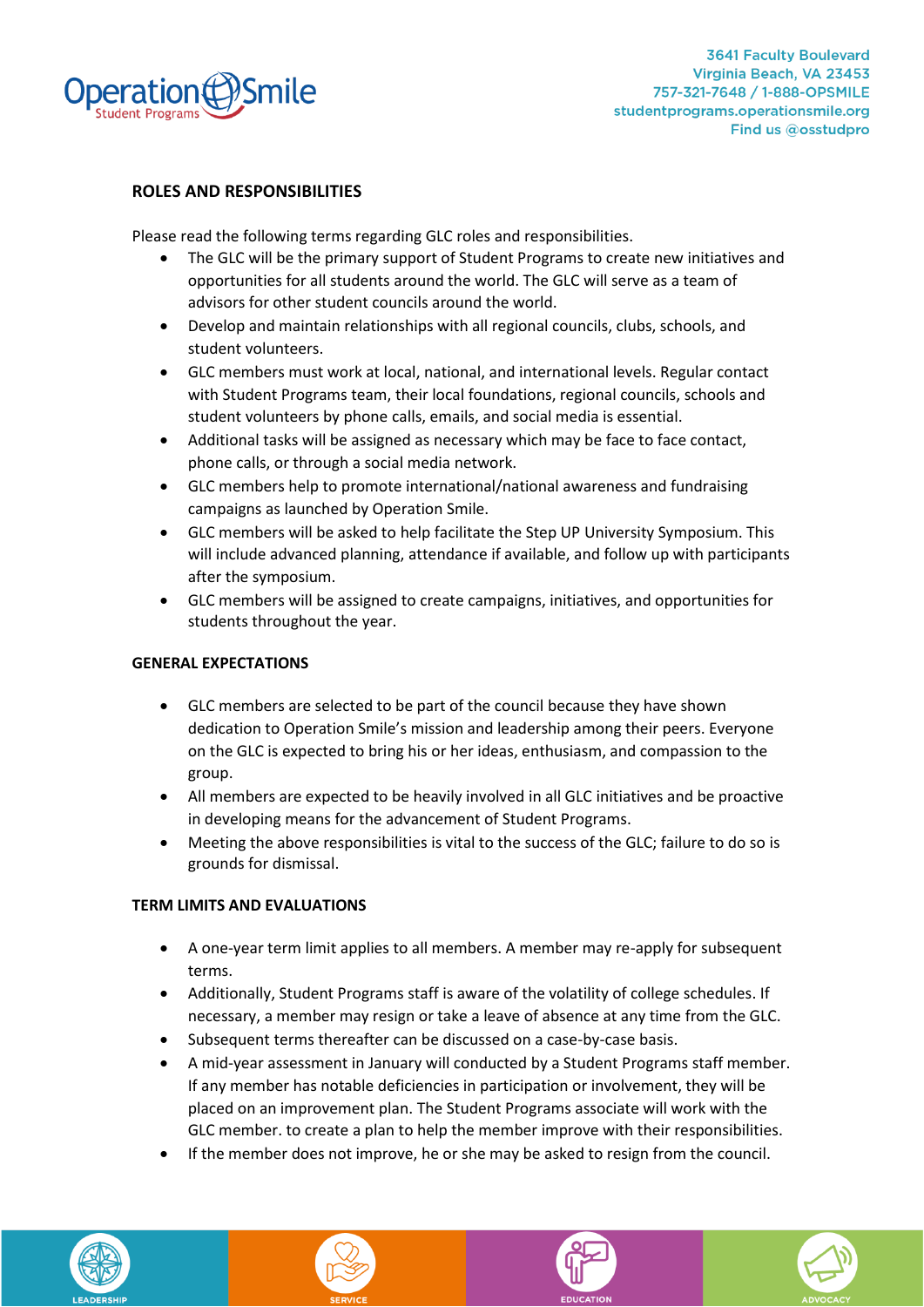

### **CONFERENCE CALLS**

- All GLC members are required to be a part of a monthly conference call. (Platform of the call may be online). The day and time of the call will depend on academic schedules of GLC members and be determined after members are selected. Any requests to be excused from a conference call are to be made at least 48-hours in advance. Each member should miss no more than two conference calls.
- All monthly calls will be directed by different council members. They will be responsible for creating the agenda and taking notes from the call. The call schedule will be determined after members are selected. Notes should be sent no later than a day after the call.
- GLC members will be asked to submit a monthly report to the Student Programs team.
- The conference call is designed to update all GLC members and staff on initiatives and projects; however, this is not the only time members should be communicating. All members should communicate with other GLC members and staff on a regular basis with any method they choose (i.e. WhatsApp, Facebook, text, email, etc.)

### **GLC MANDATORY SUMMER RETREAT**

A mandatory retreat will take place in August 2022. The retreat is the time for GLC members to get to know each other and to set the goals and schedule for the year.

### **PART ONE: LETTERS OF RECOMMENDATION**

The GLC application requires two letters of recommendation. The first must be of a person familiar with your participation in Operation Smile (i.e. club advisor, mission sponsor, program coordinator etc.) and must detail your leadership, commitment and activities. The second letter should comment on your personal qualities and accomplishments beyond your work with Operation Smile (i.e. a sponsor teacher, coach, job supervisor, etc.). Please ask the person who recommends sending the letter directly by email to carlos.veron@operationsmile.org. The deadline for sending the letters is, Friday, May 13, 2022. Please write down below the names and contact information of the people who will submit your letters of recommendation.

### A. Operation Smile Recommendation:

| Name:                 | <b>Phone number:</b> |
|-----------------------|----------------------|
| <b>Email address:</b> |                      |

#### B. Personal recommendation:

| Name:                 | <b>Phone number:</b> |
|-----------------------|----------------------|
| <b>Email address:</b> |                      |